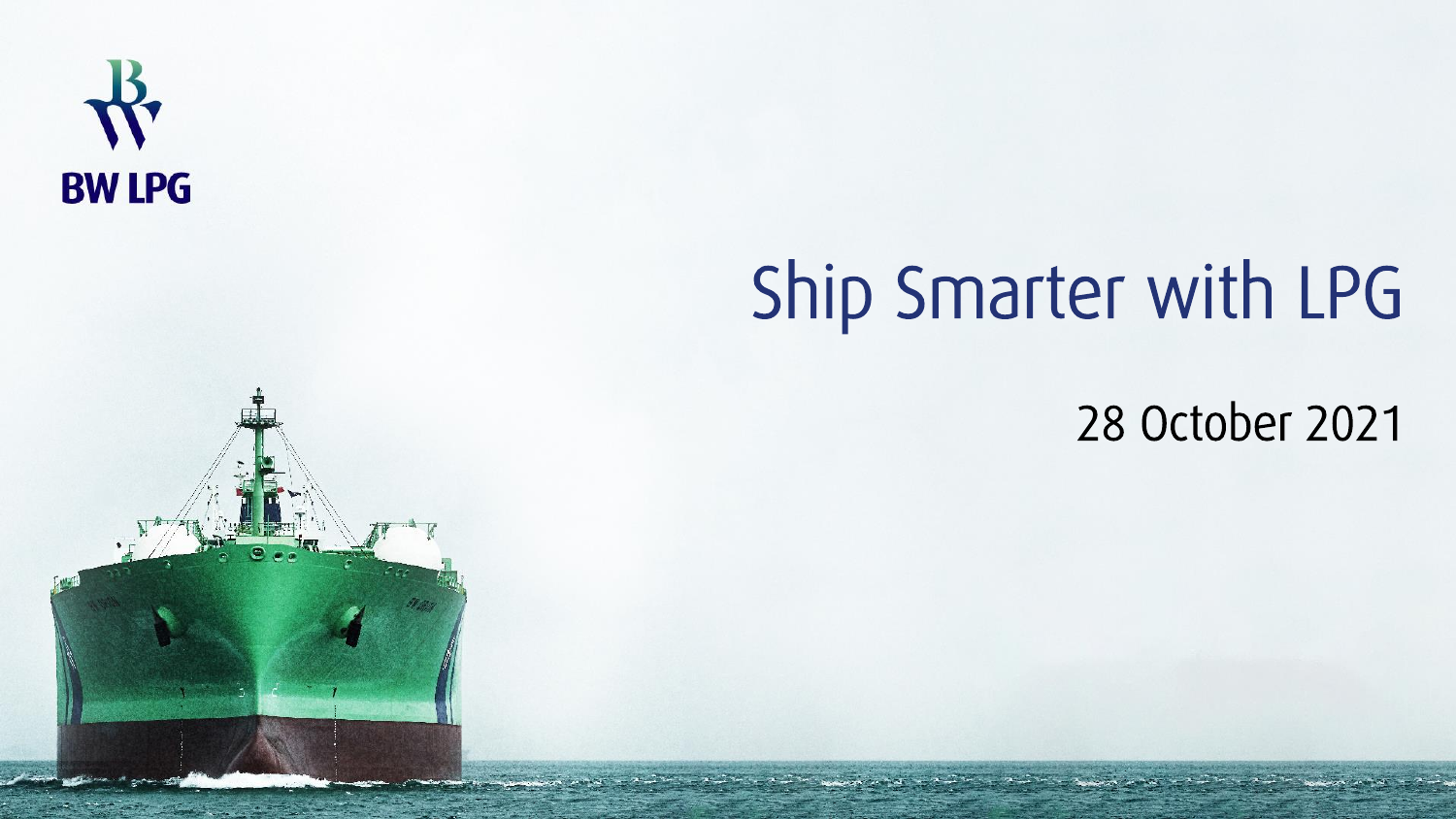## Ship Smarter with LPG as Marine Fuel



Makes sense from regulatory, environmental, operational and economic perspectives



**Changing, stricter regulations**

- Full compliance with IMO 2020
- Improves performance related to EEXI, CII and enhanced SEEMP; helps with MARPOL Annex 1 compliance
- A step forward in complying with IMO 2050

#### **Transition fuel with lowest climate impact**

- Lowest climate impact from well-to-wake life (WTW) and tank-to-wake (TTW) LCA of a drop of fuel
- LPG provides -17% in CO2 emissions vs MGO; reduce emissions of SOx (~97%), PM (~90%) and NOx (~20%)
- No methane slip
- Retrofitting vessels for maximum impact

### **Operational benefits boost bottom-line**

- Savings from reduced fuel consumption
- Buffer from fuel price sensitivity
- More efficient engines are cheaper to maintain
- Reduce turnaround time because vessel refuel as it loads

**1 PG Live Talks Aspire Towards a Better World**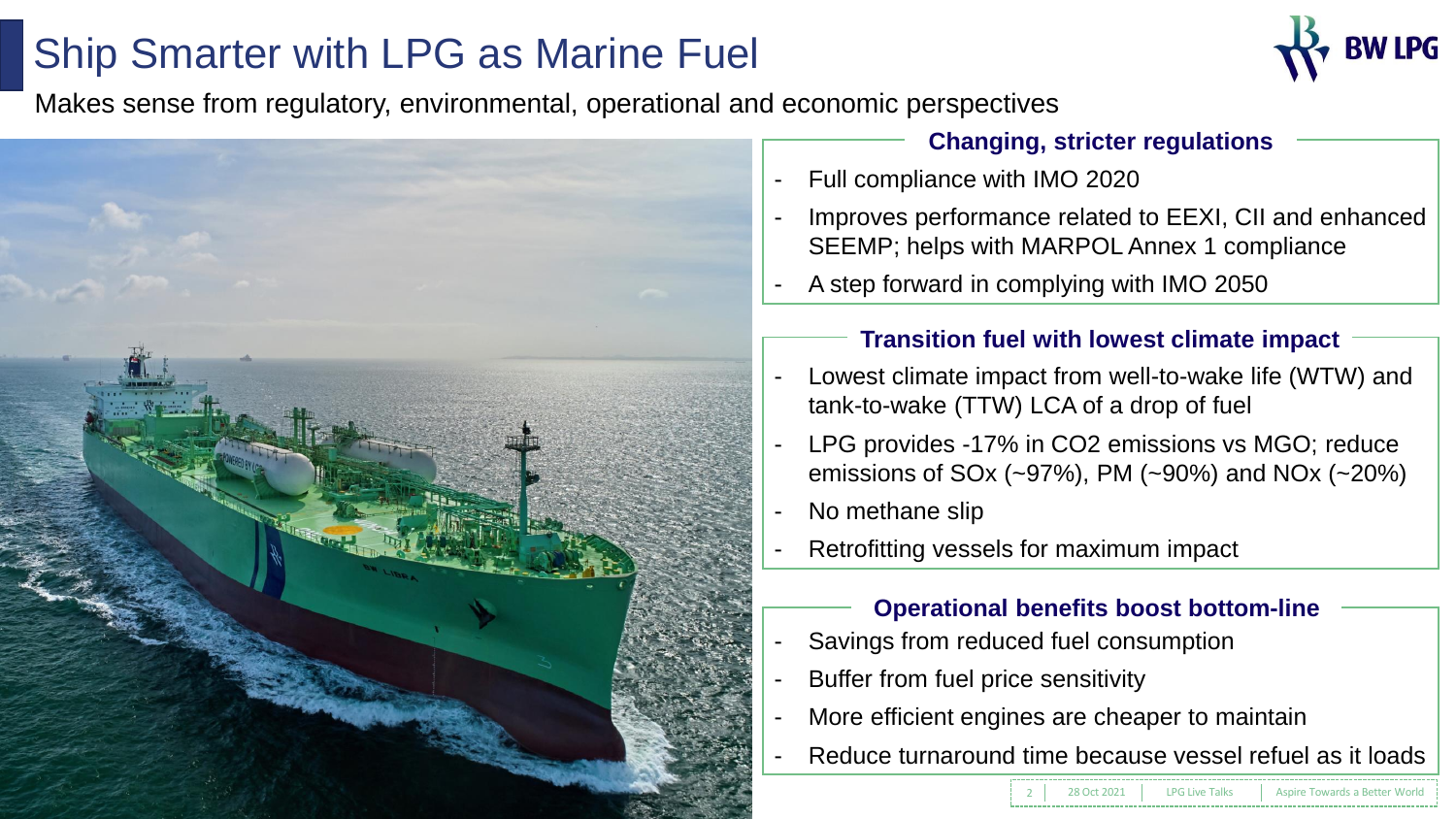### Liquefied Gas Injection (Propane) technology



Pioneering technology, now tested at scale with >10,000 hours in operation and counting



#### **A step towards zero-carbon propulsion**

- Necessary and complementary step in the development of technology needed for zerocarbon propulsion
- LPG is drawn into fuel gas supply system and piped to engine
- A small amount of compliant pilot fuel such as VLSFO or MGO is injected into the engine as the piston nears the top
- It sparks under pressure, and LPG burns cleanly to create propulsive force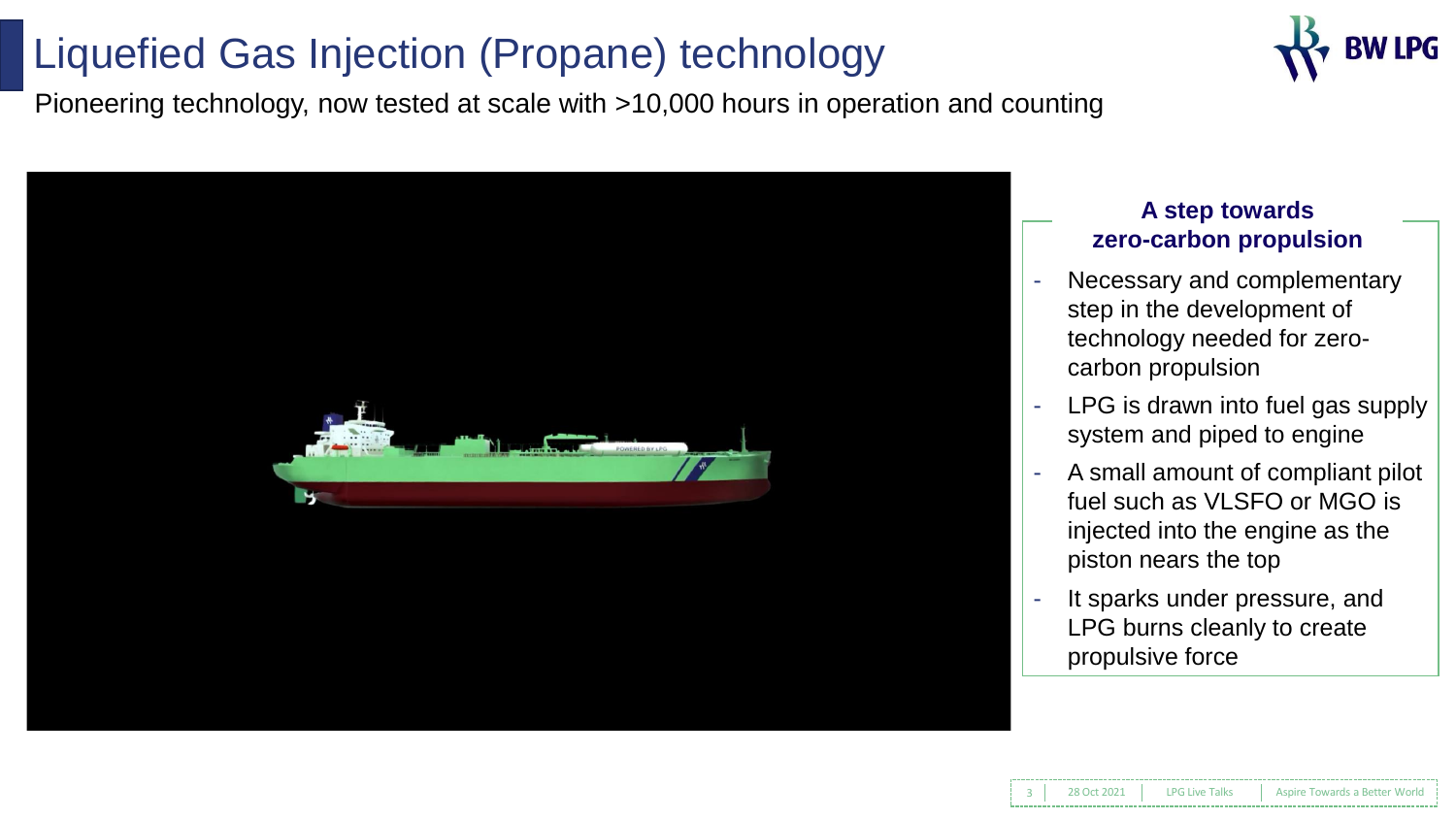## Operational learnings

### From simultaneous retrofitting of 2-3 vessels to STS of LPG bunkers at sea



#### **10 retrofitting done, 5 more to go**

- No major surprises during retrofitting process, including for world's first LPG-powered VLGC, BW Gemini
- Experienced, dedicated site team is critical to project success
- Importance of filters to manage organic materials in LPG
- STS of LPG bunker an innovative move, allowed site team better control over project timelines
- Had to manage quality concerns from main and sub-suppliers, but overall good experience
- Special thanks to our many partners for their support in this pioneering project